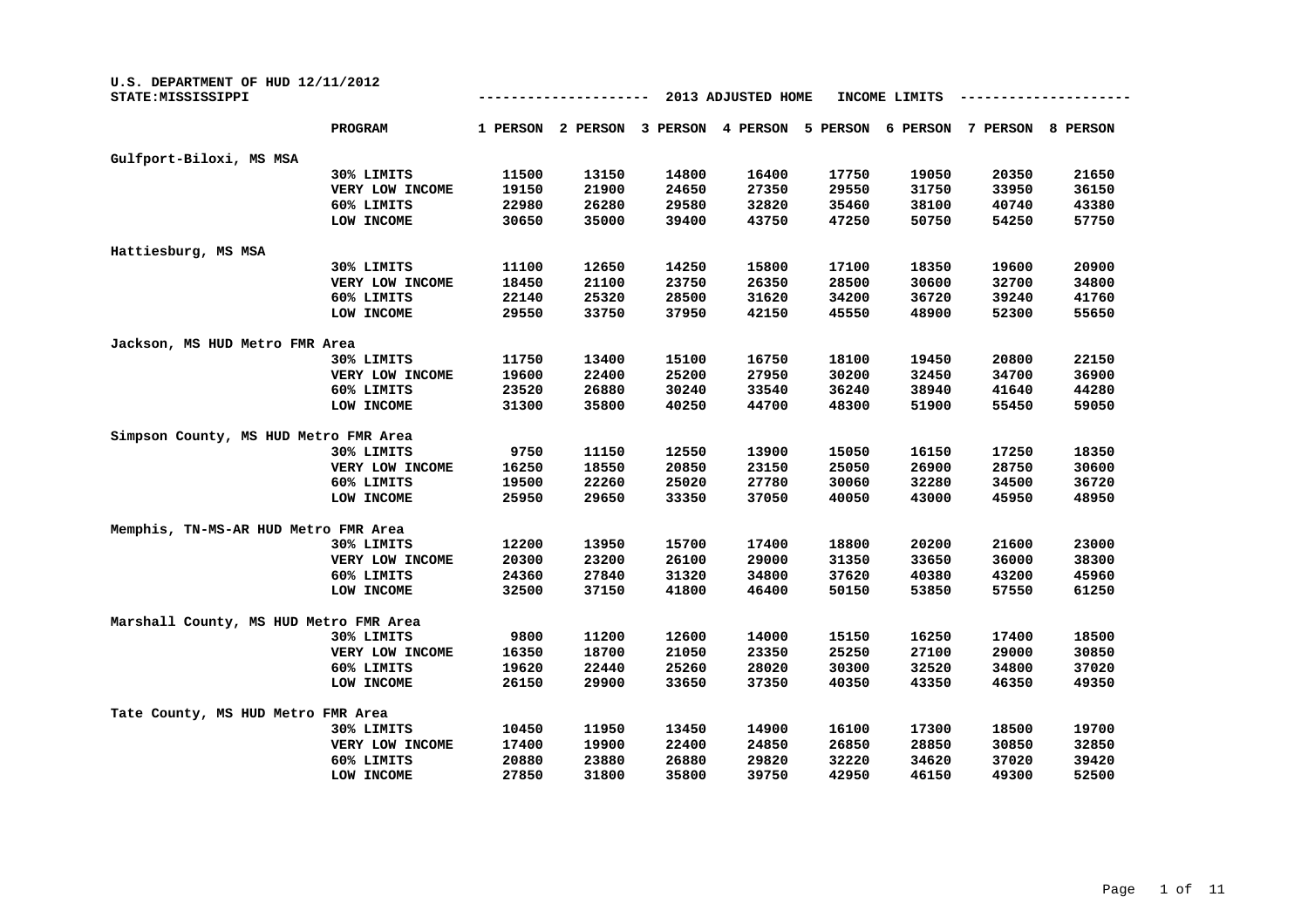| U.S. DEPARTMENT OF HUD 12/11/2012<br>STATE: MISSISSIPPI |                 |          |          | INCOME LIMITS |          |          |          |          |                 |
|---------------------------------------------------------|-----------------|----------|----------|---------------|----------|----------|----------|----------|-----------------|
|                                                         | PROGRAM         | 1 PERSON | 2 PERSON | 3 PERSON      | 4 PERSON | 5 PERSON | 6 PERSON | 7 PERSON | <b>8 PERSON</b> |
| Tunica County, MS HUD Metro FMR Area                    |                 |          |          |               |          |          |          |          |                 |
|                                                         | 30% LIMITS      | 9800     | 11200    | 12600         | 14000    | 15150    | 16250    | 17400    | 18500           |
|                                                         | VERY LOW INCOME | 16350    | 18700    | 21050         | 23350    | 25250    | 27100    | 29000    | 30850           |
|                                                         | 60% LIMITS      | 19620    | 22440    | 25260         | 28020    | 30300    | 32520    | 34800    | 37020           |
|                                                         | LOW INCOME      | 26150    | 29900    | 33650         | 37350    | 40350    | 43350    | 46350    | 49350           |
| Pascagoula, MS MSA                                      |                 |          |          |               |          |          |          |          |                 |
|                                                         | 30% LIMITS      | 11700    | 13350    | 15000         | 16650    | 18000    | 19350    | 20650    | 22000           |
|                                                         | VERY LOW INCOME | 19450    | 22200    | 25000         | 27750    | 30000    | 32200    | 34450    | 36650           |
|                                                         | 60% LIMITS      | 23340    | 26640    | 30000         | 33300    | 36000    | 38640    | 41340    | 43980           |
|                                                         | LOW INCOME      | 31100    | 35550    | 40000         | 44400    | 48000    | 51550    | 55100    | 58650           |
| Adams County, MS                                        |                 |          |          |               |          |          |          |          |                 |
|                                                         | 30% LIMITS      | 8850     | 10100    | 11350         | 12600    | 13650    | 14650    | 15650    | 16650           |
|                                                         | VERY LOW INCOME | 14700    | 16800    | 18900         | 21000    | 22700    | 24400    | 26050    | 27750           |
|                                                         | 60% LIMITS      | 17640    | 20160    | 22680         | 25200    | 27240    | 29280    | 31260    | 33300           |
|                                                         | LOW INCOME      | 23550    | 26900    | 30250         | 33600    | 36300    | 39000    | 41700    | 44400           |
| Alcorn County, MS                                       |                 |          |          |               |          |          |          |          |                 |
|                                                         | 30% LIMITS      | 9800     | 11200    | 12600         | 14000    | 15150    | 16250    | 17400    | 18500           |
|                                                         | VERY LOW INCOME | 16350    | 18700    | 21050         | 23350    | 25250    | 27100    | 29000    | 30850           |
|                                                         | 60% LIMITS      | 19620    | 22440    | 25260         | 28020    | 30300    | 32520    | 34800    | 37020           |
|                                                         | LOW INCOME      | 26150    | 29900    | 33650         | 37350    | 40350    | 43350    | 46350    | 49350           |
| Amite County, MS                                        |                 |          |          |               |          |          |          |          |                 |
|                                                         | 30% LIMITS      | 8850     | 10100    | 11350         | 12600    | 13650    | 14650    | 15650    | 16650           |
|                                                         | VERY LOW INCOME | 14700    | 16800    | 18900         | 21000    | 22700    | 24400    | 26050    | 27750           |
|                                                         | 60% LIMITS      | 17640    | 20160    | 22680         | 25200    | 27240    | 29280    | 31260    | 33300           |
|                                                         | LOW INCOME      | 23550    | 26900    | 30250         | 33600    | 36300    | 39000    | 41700    | 44400           |
| Attala County, MS                                       |                 |          |          |               |          |          |          |          |                 |
|                                                         | 30% LIMITS      | 9050     | 10350    | 11650         | 12900    | 13950    | 15000    | 16000    | 17050           |
|                                                         | VERY LOW INCOME | 15050    | 17200    | 19350         | 21500    | 23250    | 24950    | 26700    | 28400           |
|                                                         | 60% LIMITS      | 18060    | 20640    | 23220         | 25800    | 27900    | 29940    | 32040    | 34080           |
|                                                         | LOW INCOME      | 24100    | 27550    | 31000         | 34400    | 37200    | 39950    | 42700    | 45450           |
| Benton County, MS                                       |                 |          |          |               |          |          |          |          |                 |
|                                                         | 30% LIMITS      | 9000     | 10300    | 11600         | 12850    | 13900    | 14950    | 15950    | 17000           |
|                                                         | VERY LOW INCOME | 15000    | 17150    | 19300         | 21400    | 23150    | 24850    | 26550    | 28250           |
|                                                         | 60% LIMITS      | 18000    | 20580    | 23160         | 25680    | 27780    | 29820    | 31860    | 33900           |
|                                                         | LOW INCOME      | 24000    | 27400    | 30850         | 34250    | 37000    | 39750    | 42500    | 45250           |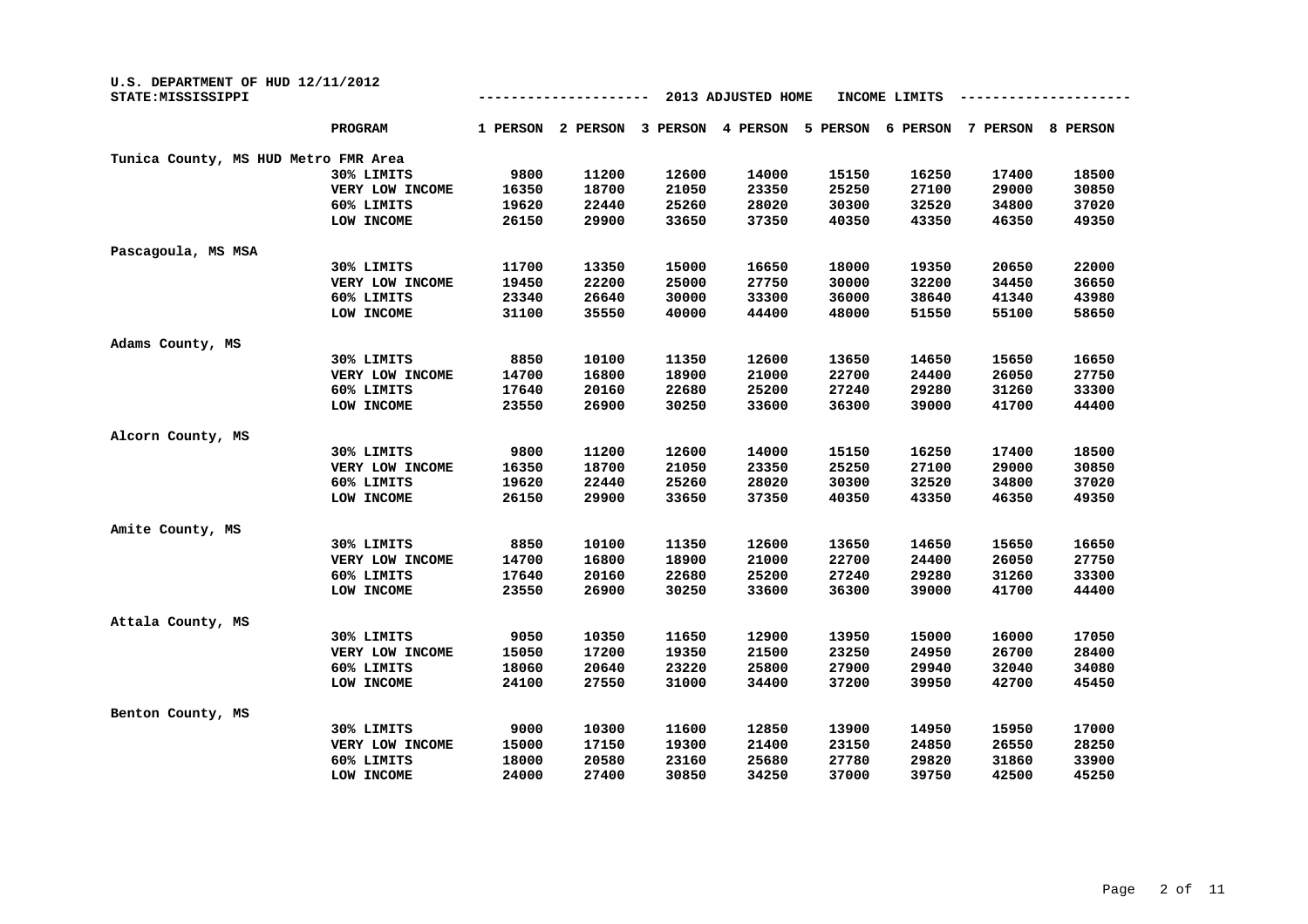| U.S. DEPARTMENT OF HUD 12/11/2012<br>STATE: MISSISSIPPI |                 | 2013 ADJUSTED HOME<br>INCOME LIMITS |          |          |          |          |          |          |          |  |
|---------------------------------------------------------|-----------------|-------------------------------------|----------|----------|----------|----------|----------|----------|----------|--|
|                                                         | <b>PROGRAM</b>  | 1 PERSON                            | 2 PERSON | 3 PERSON | 4 PERSON | 5 PERSON | 6 PERSON | 7 PERSON | 8 PERSON |  |
| Bolivar County, MS                                      |                 |                                     |          |          |          |          |          |          |          |  |
|                                                         | 30% LIMITS      | 8850                                | 10100    | 11350    | 12600    | 13650    | 14650    | 15650    | 16650    |  |
|                                                         | VERY LOW INCOME | 14700                               | 16800    | 18900    | 21000    | 22700    | 24400    | 26050    | 27750    |  |
|                                                         | 60% LIMITS      | 17640                               | 20160    | 22680    | 25200    | 27240    | 29280    | 31260    | 33300    |  |
|                                                         | LOW INCOME      | 23550                               | 26900    | 30250    | 33600    | 36300    | 39000    | 41700    | 44400    |  |
| Calhoun County, MS                                      |                 |                                     |          |          |          |          |          |          |          |  |
|                                                         | 30% LIMITS      | 8850                                | 10100    | 11350    | 12600    | 13650    | 14650    | 15650    | 16650    |  |
|                                                         | VERY LOW INCOME | 14700                               | 16800    | 18900    | 21000    | 22700    | 24400    | 26050    | 27750    |  |
|                                                         | 60% LIMITS      | 17640                               | 20160    | 22680    | 25200    | 27240    | 29280    | 31260    | 33300    |  |
|                                                         | LOW INCOME      | 23550                               | 26900    | 30250    | 33600    | 36300    | 39000    | 41700    | 44400    |  |
| Carroll County, MS                                      |                 |                                     |          |          |          |          |          |          |          |  |
|                                                         | 30% LIMITS      | 9550                                | 10900    | 12250    | 13600    | 14700    | 15800    | 16900    | 18000    |  |
|                                                         | VERY LOW INCOME | 15900                               | 18150    | 20400    | 22650    | 24500    | 26300    | 28100    | 29900    |  |
|                                                         | 60% LIMITS      | 19080                               | 21780    | 24480    | 27180    | 29400    | 31560    | 33720    | 35880    |  |
|                                                         | LOW INCOME      | 25400                               | 29000    | 32650    | 36250    | 39150    | 42050    | 44950    | 47850    |  |
| Chickasaw County, MS                                    |                 |                                     |          |          |          |          |          |          |          |  |
|                                                         | 30% LIMITS      | 9000                                | 10300    | 11600    | 12850    | 13900    | 14950    | 15950    | 17000    |  |
|                                                         | VERY LOW INCOME | 15050                               | 17200    | 19350    | 21450    | 23200    | 24900    | 26600    | 28350    |  |
|                                                         | 60% LIMITS      | 18060                               | 20640    | 23220    | 25740    | 27840    | 29880    | 31920    | 34020    |  |
|                                                         | LOW INCOME      | 24050                               | 27450    | 30900    | 34300    | 37050    | 39800    | 42550    | 45300    |  |
| Choctaw County, MS                                      |                 |                                     |          |          |          |          |          |          |          |  |
|                                                         | 30% LIMITS      | 8900                                | 10150    | 11400    | 12650    | 13700    | 14700    | 15700    | 16700    |  |
|                                                         | VERY LOW INCOME | 14800                               | 16900    | 19000    | 21100    | 22800    | 24500    | 26200    | 27900    |  |
|                                                         | 60% LIMITS      | 17760                               | 20280    | 22800    | 25320    | 27360    | 29400    | 31440    | 33480    |  |
|                                                         | LOW INCOME      | 23650                               | 27000    | 30400    | 33750    | 36450    | 39150    | 41850    | 44550    |  |
| Claiborne County, MS                                    |                 |                                     |          |          |          |          |          |          |          |  |
|                                                         | 30% LIMITS      | 8850                                | 10100    | 11350    | 12600    | 13650    | 14650    | 15650    | 16650    |  |
|                                                         | VERY LOW INCOME | 14700                               | 16800    | 18900    | 21000    | 22700    | 24400    | 26050    | 27750    |  |
|                                                         | 60% LIMITS      | 17640                               | 20160    | 22680    | 25200    | 27240    | 29280    | 31260    | 33300    |  |
|                                                         | LOW INCOME      | 23550                               | 26900    | 30250    | 33600    | 36300    | 39000    | 41700    | 44400    |  |
| Clarke County, MS                                       |                 |                                     |          |          |          |          |          |          |          |  |
|                                                         | 30% LIMITS      | 8850                                | 10100    | 11350    | 12600    | 13650    | 14650    | 15650    | 16650    |  |
|                                                         | VERY LOW INCOME | 14700                               | 16800    | 18900    | 21000    | 22700    | 24400    | 26050    | 27750    |  |
|                                                         | 60% LIMITS      | 17640                               | 20160    | 22680    | 25200    | 27240    | 29280    | 31260    | 33300    |  |
|                                                         | LOW INCOME      | 23550                               | 26900    | 30250    | 33600    | 36300    | 39000    | 41700    | 44400    |  |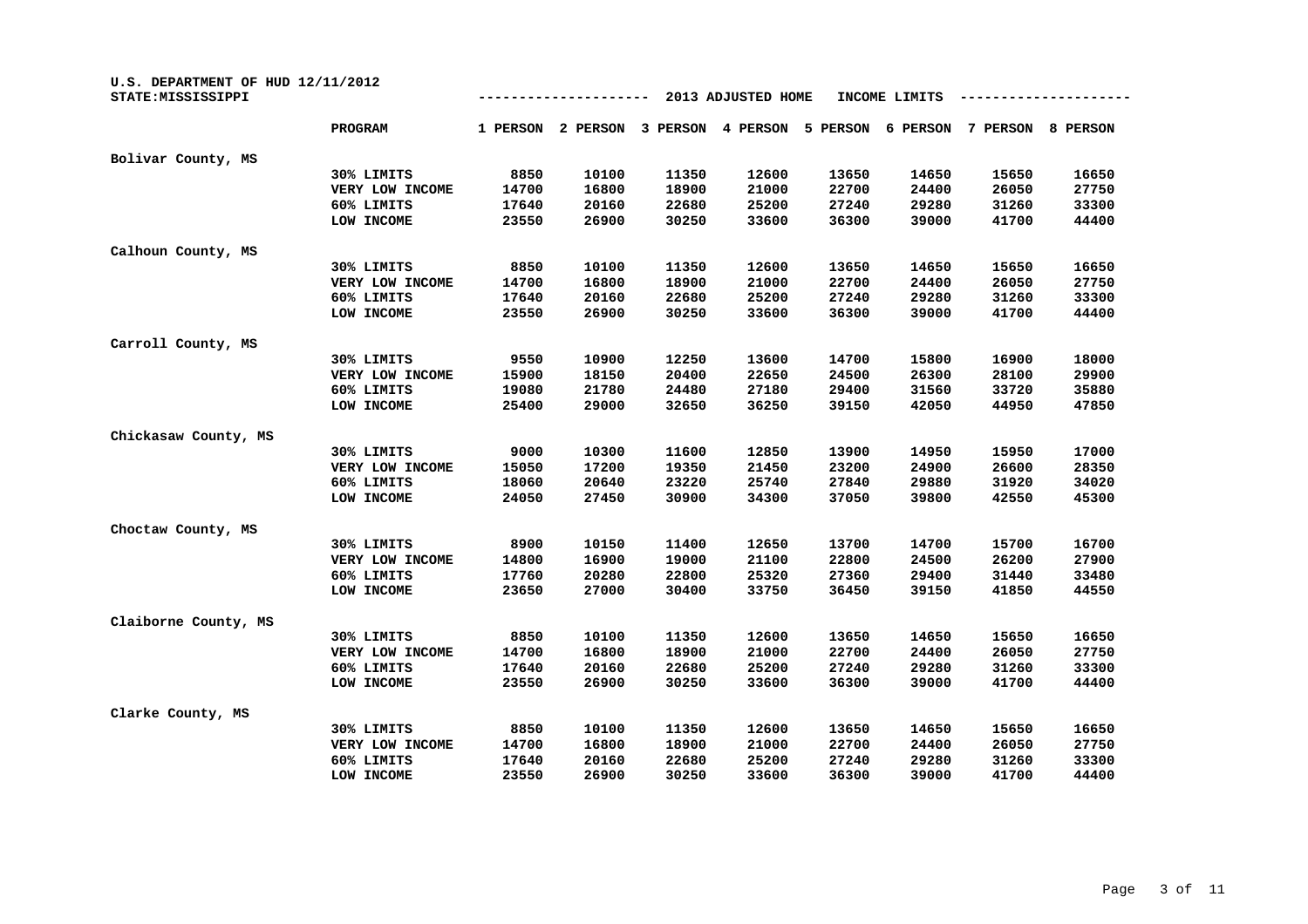| U.S. DEPARTMENT OF HUD 12/11/2012<br>STATE: MISSISSIPPI |                 | 2013 ADJUSTED HOME<br>INCOME LIMITS |          |          |          |          |          |          |          |
|---------------------------------------------------------|-----------------|-------------------------------------|----------|----------|----------|----------|----------|----------|----------|
|                                                         | PROGRAM         | 1 PERSON                            | 2 PERSON | 3 PERSON | 4 PERSON | 5 PERSON | 6 PERSON | 7 PERSON | 8 PERSON |
| Clay County, MS                                         |                 |                                     |          |          |          |          |          |          |          |
|                                                         | 30% LIMITS      | 9000                                | 10250    | 11550    | 12800    | 13850    | 14850    | 15900    | 16900    |
|                                                         | VERY LOW INCOME | 14950                               | 17100    | 19250    | 21350    | 23100    | 24800    | 26500    | 28200    |
|                                                         | 60% LIMITS      | 17940                               | 20520    | 23100    | 25620    | 27720    | 29760    | 31800    | 33840    |
|                                                         | LOW INCOME      | 23950                               | 27350    | 30750    | 34150    | 36900    | 39650    | 42350    | 45100    |
| Coahoma County, MS                                      |                 |                                     |          |          |          |          |          |          |          |
|                                                         | 30% LIMITS      | 8850                                | 10100    | 11350    | 12600    | 13650    | 14650    | 15650    | 16650    |
|                                                         | VERY LOW INCOME | 14700                               | 16800    | 18900    | 21000    | 22700    | 24400    | 26050    | 27750    |
|                                                         | 60% LIMITS      | 17640                               | 20160    | 22680    | 25200    | 27240    | 29280    | 31260    | 33300    |
|                                                         | LOW INCOME      | 23550                               | 26900    | 30250    | 33600    | 36300    | 39000    | 41700    | 44400    |
| Covington County, MS                                    |                 |                                     |          |          |          |          |          |          |          |
|                                                         | 30% LIMITS      | 9350                                | 10650    | 12000    | 13300    | 14400    | 15450    | 16500    | 17600    |
|                                                         | VERY LOW INCOME | 15550                               | 17750    | 19950    | 22150    | 23950    | 25700    | 27500    | 29250    |
|                                                         | 60% LIMITS      | 18660                               | 21300    | 23940    | 26580    | 28740    | 30840    | 33000    | 35100    |
|                                                         | LOW INCOME      | 24800                               | 28350    | 31900    | 35400    | 38250    | 41100    | 43900    | 46750    |
| Franklin County, MS                                     |                 |                                     |          |          |          |          |          |          |          |
|                                                         | 30% LIMITS      | 8900                                | 10200    | 11450    | 12700    | 13750    | 14750    | 15750    | 16800    |
|                                                         | VERY LOW INCOME | 14850                               | 17000    | 19100    | 21200    | 22900    | 24600    | 26300    | 28000    |
|                                                         | 60% LIMITS      | 17820                               | 20400    | 22920    | 25440    | 27480    | 29520    | 31560    | 33600    |
|                                                         | LOW INCOME      | 23750                               | 27150    | 30550    | 33900    | 36650    | 39350    | 42050    | 44750    |
| Greene County, MS                                       |                 |                                     |          |          |          |          |          |          |          |
|                                                         | 30% LIMITS      | 10100                               | 11550    | 13000    | 14400    | 15600    | 16750    | 17900    | 19050    |
|                                                         | VERY LOW INCOME | 16800                               | 19200    | 21600    | 24000    | 25950    | 27850    | 29800    | 31700    |
|                                                         | 60% LIMITS      | 20160                               | 23040    | 25920    | 28800    | 31140    | 33420    | 35760    | 38040    |
|                                                         | LOW INCOME      | 26900                               | 30750    | 34600    | 38400    | 41500    | 44550    | 47650    | 50700    |
| Grenada County, MS                                      |                 |                                     |          |          |          |          |          |          |          |
|                                                         | 30% LIMITS      | 9100                                | 10400    | 11700    | 13000    | 14050    | 15100    | 16150    | 17200    |
|                                                         | VERY LOW INCOME | 15200                               | 17350    | 19500    | 21650    | 23400    | 25150    | 26850    | 28600    |
|                                                         | 60% LIMITS      | 18240                               | 20820    | 23400    | 25980    | 28080    | 30180    | 32220    | 34320    |
|                                                         | LOW INCOME      | 24300                               | 27750    | 31200    | 34650    | 37450    | 40200    | 43000    | 45750    |
| Holmes County, MS                                       |                 |                                     |          |          |          |          |          |          |          |
|                                                         | 30% LIMITS      | 8850                                | 10100    | 11350    | 12600    | 13650    | 14650    | 15650    | 16650    |
|                                                         | VERY LOW INCOME | 14700                               | 16800    | 18900    | 21000    | 22700    | 24400    | 26050    | 27750    |
|                                                         | 60% LIMITS      | 17640                               | 20160    | 22680    | 25200    | 27240    | 29280    | 31260    | 33300    |
|                                                         | LOW INCOME      | 23550                               | 26900    | 30250    | 33600    | 36300    | 39000    | 41700    | 44400    |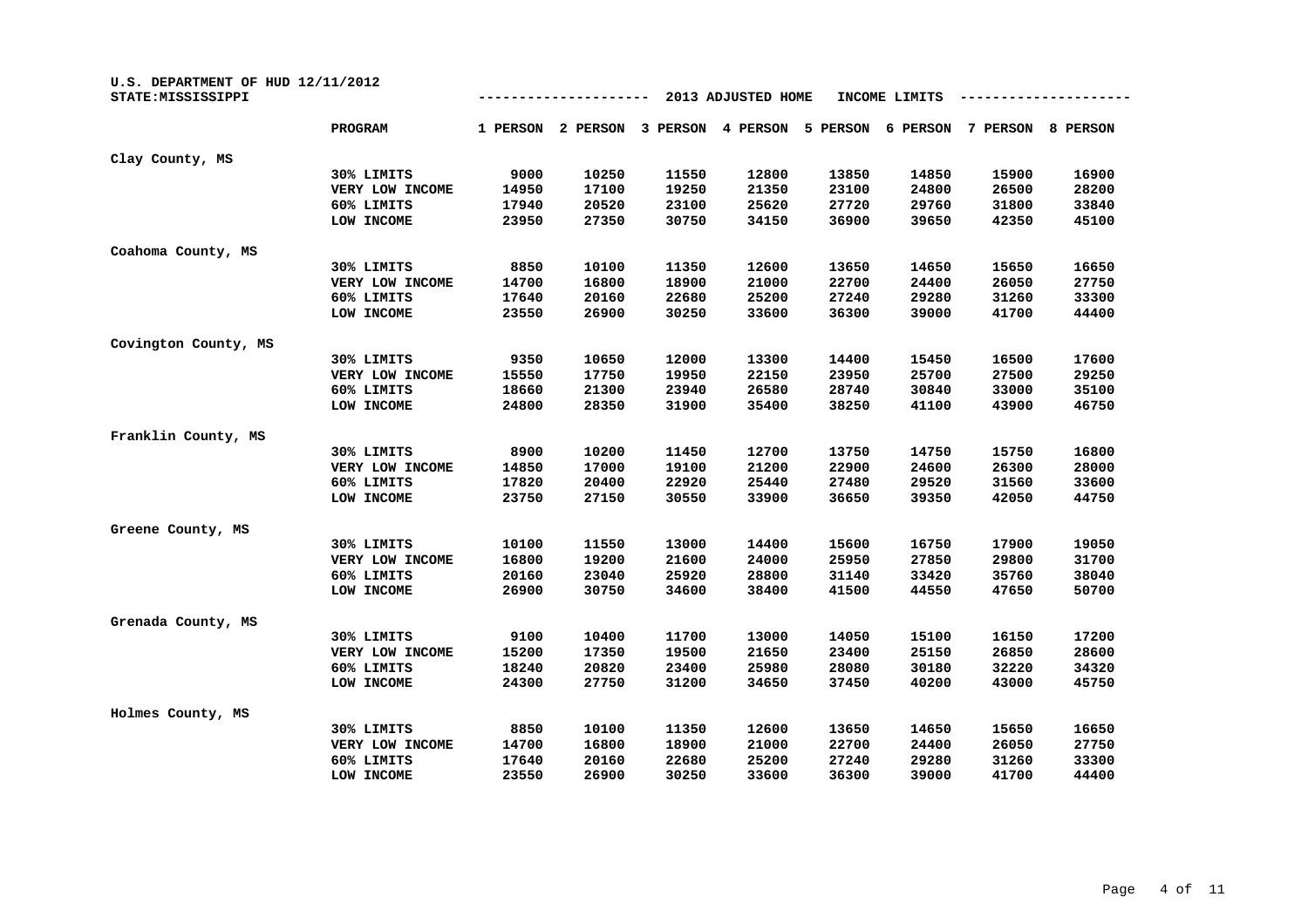| U.S. DEPARTMENT OF HUD 12/11/2012<br>STATE: MISSISSIPPI |                 |          |          |          | 2013 ADJUSTED HOME |          | INCOME LIMITS |          |          |
|---------------------------------------------------------|-----------------|----------|----------|----------|--------------------|----------|---------------|----------|----------|
|                                                         | <b>PROGRAM</b>  | 1 PERSON | 2 PERSON | 3 PERSON | 4 PERSON           | 5 PERSON | 6 PERSON      | 7 PERSON | 8 PERSON |
| Humphreys County, MS                                    |                 |          |          |          |                    |          |               |          |          |
|                                                         | 30% LIMITS      | 8850     | 10100    | 11350    | 12600              | 13650    | 14650         | 15650    | 16650    |
|                                                         | VERY LOW INCOME | 14700    | 16800    | 18900    | 21000              | 22700    | 24400         | 26050    | 27750    |
|                                                         | 60% LIMITS      | 17640    | 20160    | 22680    | 25200              | 27240    | 29280         | 31260    | 33300    |
|                                                         | LOW INCOME      | 23550    | 26900    | 30250    | 33600              | 36300    | 39000         | 41700    | 44400    |
| Issaquena County, MS                                    |                 |          |          |          |                    |          |               |          |          |
|                                                         | 30% LIMITS      | 8850     | 10100    | 11350    | 12600              | 13650    | 14650         | 15650    | 16650    |
|                                                         | VERY LOW INCOME | 14700    | 16800    | 18900    | 21000              | 22700    | 24400         | 26050    | 27750    |
|                                                         | 60% LIMITS      | 17640    | 20160    | 22680    | 25200              | 27240    | 29280         | 31260    | 33300    |
|                                                         | LOW INCOME      | 23550    | 26900    | 30250    | 33600              | 36300    | 39000         | 41700    | 44400    |
| Itawamba County, MS                                     |                 |          |          |          |                    |          |               |          |          |
|                                                         | 30% LIMITS      | 9800     | 11200    | 12600    | 14000              | 15150    | 16250         | 17400    | 18500    |
|                                                         | VERY LOW INCOME | 16350    | 18650    | 21000    | 23300              | 25200    | 27050         | 28900    | 30800    |
|                                                         | 60% LIMITS      | 19620    | 22380    | 25200    | 27960              | 30240    | 32460         | 34680    | 36960    |
|                                                         | LOW INCOME      | 26150    | 29850    | 33600    | 37300              | 40300    | 43300         | 46300    | 49250    |
| Jasper County, MS                                       |                 |          |          |          |                    |          |               |          |          |
|                                                         | 30% LIMITS      | 8850     | 10100    | 11350    | 12600              | 13650    | 14650         | 15650    | 16650    |
|                                                         | VERY LOW INCOME | 14700    | 16800    | 18900    | 21000              | 22700    | 24400         | 26050    | 27750    |
|                                                         | 60% LIMITS      | 17640    | 20160    | 22680    | 25200              | 27240    | 29280         | 31260    | 33300    |
|                                                         | LOW INCOME      | 23550    | 26900    | 30250    | 33600              | 36300    | 39000         | 41700    | 44400    |
| Jefferson County, MS                                    |                 |          |          |          |                    |          |               |          |          |
|                                                         | 30% LIMITS      | 8850     | 10100    | 11350    | 12600              | 13650    | 14650         | 15650    | 16650    |
|                                                         | VERY LOW INCOME | 14700    | 16800    | 18900    | 21000              | 22700    | 24400         | 26050    | 27750    |
|                                                         | 60% LIMITS      | 17640    | 20160    | 22680    | 25200              | 27240    | 29280         | 31260    | 33300    |
|                                                         | LOW INCOME      | 23550    | 26900    | 30250    | 33600              | 36300    | 39000         | 41700    | 44400    |
| Jefferson Davis County, MS                              |                 |          |          |          |                    |          |               |          |          |
|                                                         | 30% LIMITS      | 8850     | 10100    | 11350    | 12600              | 13650    | 14650         | 15650    | 16650    |
|                                                         | VERY LOW INCOME | 14700    | 16800    | 18900    | 21000              | 22700    | 24400         | 26050    | 27750    |
|                                                         | 60% LIMITS      | 17640    | 20160    | 22680    | 25200              | 27240    | 29280         | 31260    | 33300    |
|                                                         | LOW INCOME      | 23550    | 26900    | 30250    | 33600              | 36300    | 39000         | 41700    | 44400    |
| Jones County, MS                                        |                 |          |          |          |                    |          |               |          |          |
|                                                         | 30% LIMITS      | 8850     | 10100    | 11350    | 12600              | 13650    | 14650         | 15650    | 16650    |
|                                                         | VERY LOW INCOME | 14700    | 16800    | 18900    | 21000              | 22700    | 24400         | 26050    | 27750    |
|                                                         | 60% LIMITS      | 17640    | 20160    | 22680    | 25200              | 27240    | 29280         | 31260    | 33300    |
|                                                         | LOW INCOME      | 23550    | 26900    | 30250    | 33600              | 36300    | 39000         | 41700    | 44400    |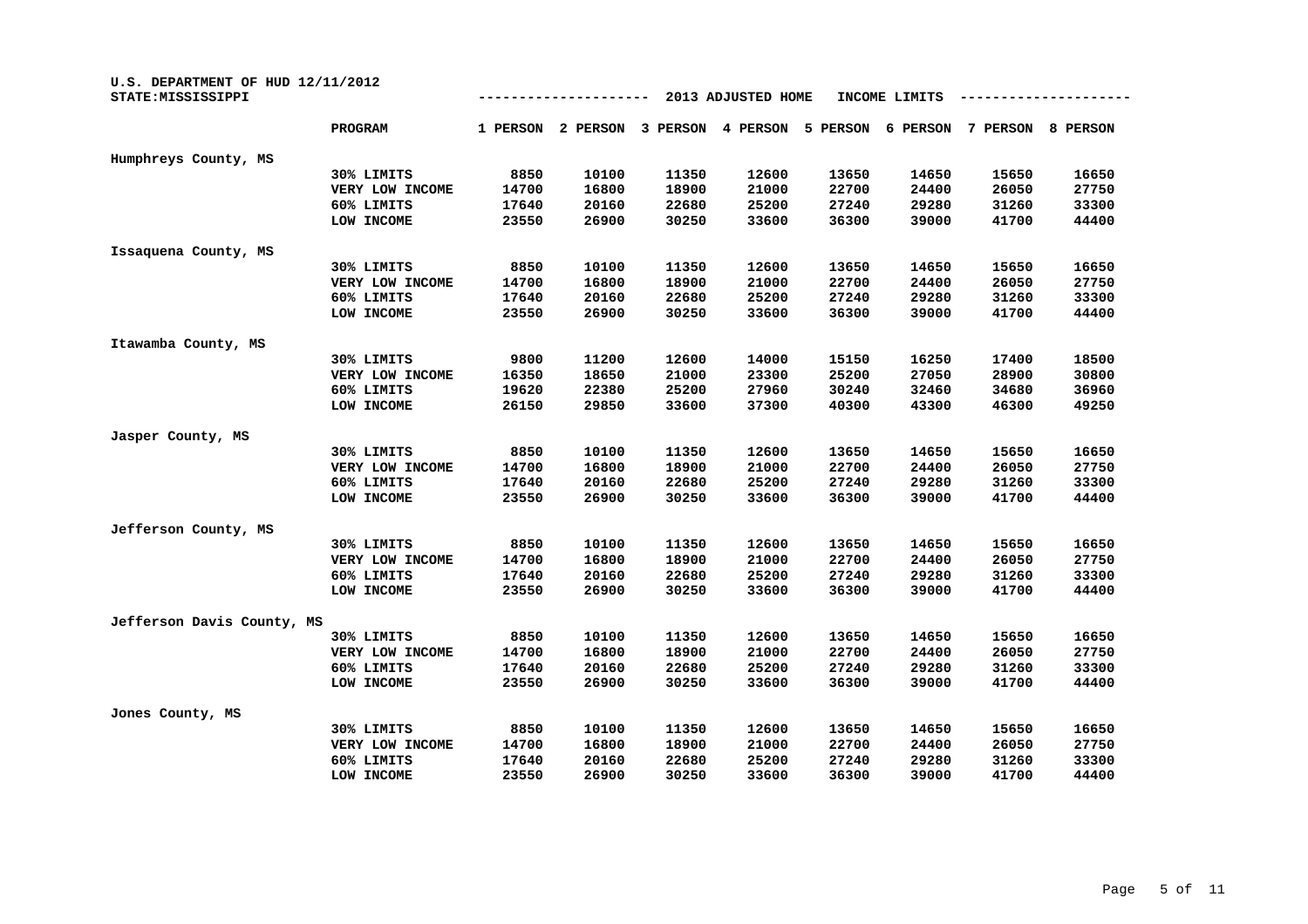| U.S. DEPARTMENT OF HUD 12/11/2012<br>STATE: MISSISSIPPI | 2013 ADJUSTED HOME<br>INCOME LIMITS |          |          |          |          |          |          |          |          |
|---------------------------------------------------------|-------------------------------------|----------|----------|----------|----------|----------|----------|----------|----------|
|                                                         | <b>PROGRAM</b>                      | 1 PERSON | 2 PERSON | 3 PERSON | 4 PERSON | 5 PERSON | 6 PERSON | 7 PERSON | 8 PERSON |
| Kemper County, MS                                       |                                     |          |          |          |          |          |          |          |          |
|                                                         | 30% LIMITS                          | 9100     | 10400    | 11700    | 13000    | 14050    | 15100    | 16150    | 17200    |
|                                                         | VERY LOW INCOME                     | 15200    | 17400    | 19550    | 21700    | 23450    | 25200    | 26950    | 28650    |
|                                                         | 60% LIMITS                          | 18240    | 20880    | 23460    | 26040    | 28140    | 30240    | 32340    | 34380    |
|                                                         | LOW INCOME                          | 24300    | 27800    | 31250    | 34700    | 37500    | 40300    | 43050    | 45850    |
| Lafayette County, MS                                    |                                     |          |          |          |          |          |          |          |          |
|                                                         | 30% LIMITS                          | 13700    | 15650    | 17600    | 19550    | 21150    | 22700    | 24250    | 25850    |
|                                                         | VERY LOW INCOME                     | 22800    | 26050    | 29300    | 32550    | 35200    | 37800    | 40400    | 43000    |
|                                                         | 60% LIMITS                          | 27360    | 31260    | 35160    | 39060    | 42240    | 45360    | 48480    | 51600    |
|                                                         | LOW INCOME                          | 36450    | 41650    | 46850    | 52050    | 56250    | 60400    | 64550    | 68750    |
| Lauderdale County, MS                                   |                                     |          |          |          |          |          |          |          |          |
|                                                         | 30% LIMITS                          | 9700     | 11100    | 12500    | 13850    | 15000    | 16100    | 17200    | 18300    |
|                                                         | VERY LOW INCOME                     | 16200    | 18500    | 20800    | 23100    | 24950    | 26800    | 28650    | 30500    |
|                                                         | 60% LIMITS                          | 19440    | 22200    | 24960    | 27720    | 29940    | 32160    | 34380    | 36600    |
|                                                         | LOW INCOME                          | 25900    | 29600    | 33300    | 36950    | 39950    | 42900    | 45850    | 48800    |
| Lawrence County, MS                                     |                                     |          |          |          |          |          |          |          |          |
|                                                         | 30% LIMITS                          | 9950     | 11400    | 12800    | 14200    | 15350    | 16500    | 17650    | 18750    |
|                                                         | VERY LOW INCOME                     | 16600    | 19000    | 21350    | 23700    | 25600    | 27500    | 29400    | 31300    |
|                                                         | 60% LIMITS                          | 19920    | 22800    | 25620    | 28440    | 30720    | 33000    | 35280    | 37560    |
|                                                         | LOW INCOME                          | 26550    | 30350    | 34150    | 37900    | 40950    | 44000    | 47000    | 50050    |
| Leake County, MS                                        |                                     |          |          |          |          |          |          |          |          |
|                                                         | 30% LIMITS                          | 9100     | 10400    | 11700    | 12950    | 14000    | 15050    | 16100    | 17100    |
|                                                         | VERY LOW INCOME                     | 15150    | 17300    | 19450    | 21600    | 23350    | 25100    | 26800    | 28550    |
|                                                         | 60% LIMITS                          | 18180    | 20760    | 23340    | 25920    | 28020    | 30120    | 32160    | 34260    |
|                                                         | LOW INCOME                          | 24200    | 27650    | 31100    | 34550    | 37350    | 40100    | 42850    | 45650    |
| Lee County, MS                                          |                                     |          |          |          |          |          |          |          |          |
|                                                         | 30% LIMITS                          | 11300    | 12900    | 14500    | 16100    | 17400    | 18700    | 20000    | 21300    |
|                                                         | VERY LOW INCOME                     | 18800    | 21450    | 24150    | 26800    | 28950    | 31100    | 33250    | 35400    |
|                                                         | 60% LIMITS                          | 22560    | 25740    | 28980    | 32160    | 34740    | 37320    | 39900    | 42480    |
|                                                         | LOW INCOME                          | 30050    | 34350    | 38650    | 42900    | 46350    | 49800    | 53200    | 56650    |
| Leflore County, MS                                      |                                     |          |          |          |          |          |          |          |          |
|                                                         | 30% LIMITS                          | 8850     | 10100    | 11350    | 12600    | 13650    | 14650    | 15650    | 16650    |
|                                                         | VERY LOW INCOME                     | 14700    | 16800    | 18900    | 21000    | 22700    | 24400    | 26050    | 27750    |
|                                                         | 60% LIMITS                          | 17640    | 20160    | 22680    | 25200    | 27240    | 29280    | 31260    | 33300    |
|                                                         | LOW INCOME                          | 23550    | 26900    | 30250    | 33600    | 36300    | 39000    | 41700    | 44400    |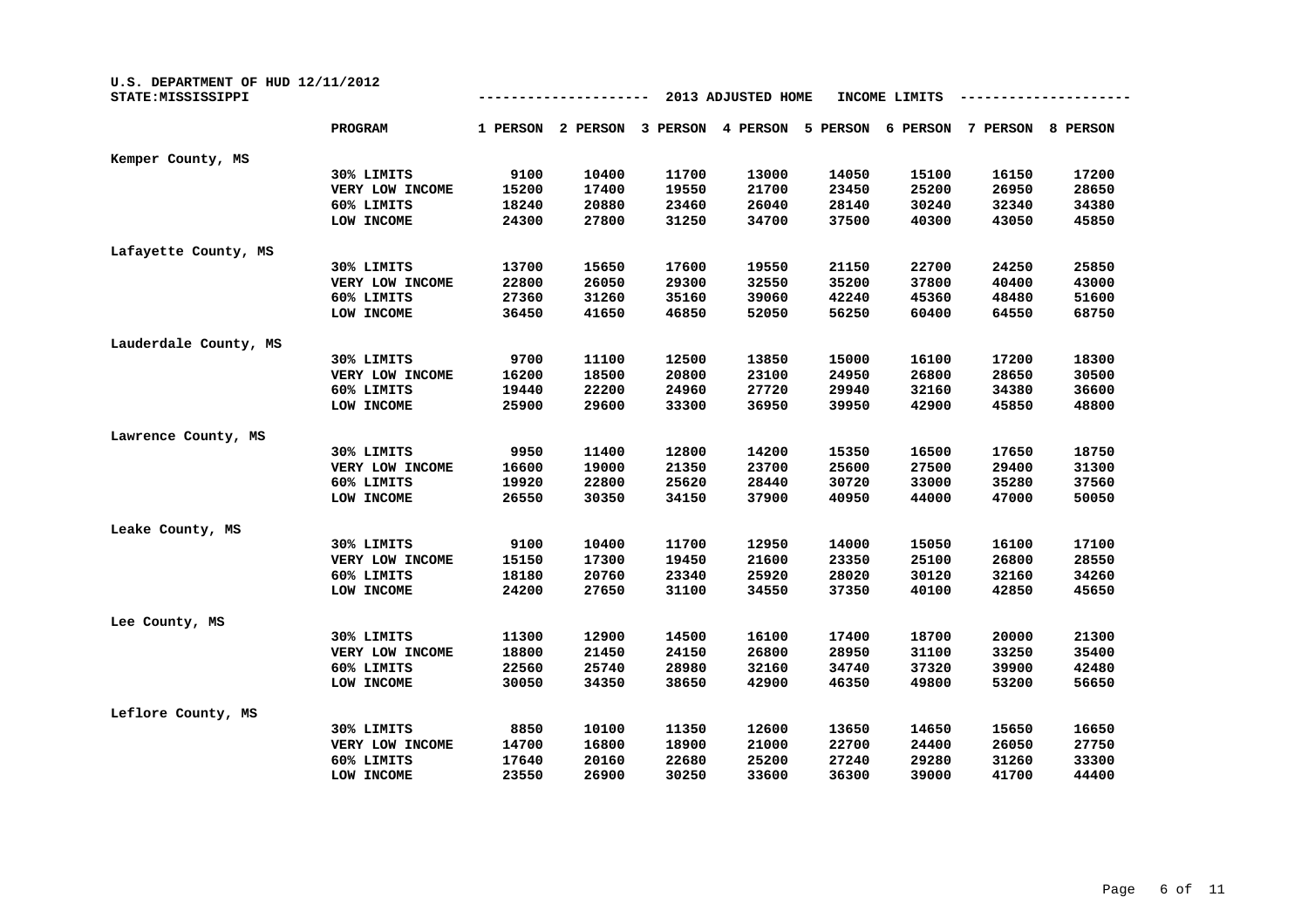| U.S. DEPARTMENT OF HUD 12/11/2012<br>STATE: MISSISSIPPI |                 | 2013 ADJUSTED HOME<br>INCOME LIMITS |          |          |          |          |          |          |                 |  |
|---------------------------------------------------------|-----------------|-------------------------------------|----------|----------|----------|----------|----------|----------|-----------------|--|
|                                                         | PROGRAM         | 1 PERSON                            | 2 PERSON | 3 PERSON | 4 PERSON | 5 PERSON | 6 PERSON | 7 PERSON | <b>8 PERSON</b> |  |
| Lincoln County, MS                                      |                 |                                     |          |          |          |          |          |          |                 |  |
|                                                         | 30% LIMITS      | 9950                                | 11400    | 12800    | 14200    | 15350    | 16500    | 17650    | 18750           |  |
|                                                         | VERY LOW INCOME | 16600                               | 18950    | 21300    | 23650    | 25550    | 27450    | 29350    | 31250           |  |
|                                                         | 60% LIMITS      | 19920                               | 22740    | 25560    | 28380    | 30660    | 32940    | 35220    | 37500           |  |
|                                                         | LOW INCOME      | 26500                               | 30300    | 34100    | 37850    | 40900    | 43950    | 46950    | 50000           |  |
| Lowndes County, MS                                      |                 |                                     |          |          |          |          |          |          |                 |  |
|                                                         | 30% LIMITS      | 10750                               | 12300    | 13850    | 15350    | 16600    | 17850    | 19050    | 20300           |  |
|                                                         | VERY LOW INCOME | 17900                               | 20450    | 23000    | 25550    | 27600    | 29650    | 31700    | 33750           |  |
|                                                         | 60% LIMITS      | 21480                               | 24540    | 27600    | 30660    | 33120    | 35580    | 38040    | 40500           |  |
|                                                         | LOW INCOME      | 28650                               | 32750    | 36850    | 40900    | 44200    | 47450    | 50750    | 54000           |  |
| Marion County, MS                                       |                 |                                     |          |          |          |          |          |          |                 |  |
|                                                         | 30% LIMITS      | 9350                                | 10650    | 12000    | 13300    | 14400    | 15450    | 16500    | 17600           |  |
|                                                         | VERY LOW INCOME | 15550                               | 17750    | 19950    | 22150    | 23950    | 25700    | 27500    | 29250           |  |
|                                                         | 60% LIMITS      | 18660                               | 21300    | 23940    | 26580    | 28740    | 30840    | 33000    | 35100           |  |
|                                                         | LOW INCOME      | 24800                               | 28350    | 31900    | 35400    | 38250    | 41100    | 43900    | 46750           |  |
| Monroe County, MS                                       |                 |                                     |          |          |          |          |          |          |                 |  |
|                                                         | 30% LIMITS      | 9450                                | 10800    | 12150    | 13500    | 14600    | 15700    | 16750    | 17850           |  |
|                                                         | VERY LOW INCOME | 15750                               | 18000    | 20250    | 22500    | 24300    | 26100    | 27900    | 29700           |  |
|                                                         | 60% LIMITS      | 18900                               | 21600    | 24300    | 27000    | 29160    | 31320    | 33480    | 35640           |  |
|                                                         | LOW INCOME      | 25200                               | 28800    | 32400    | 36000    | 38900    | 41800    | 44650    | 47550           |  |
| Montgomery County, MS                                   |                 |                                     |          |          |          |          |          |          |                 |  |
|                                                         | 30% LIMITS      | 8850                                | 10100    | 11350    | 12600    | 13650    | 14650    | 15650    | 16650           |  |
|                                                         | VERY LOW INCOME | 14700                               | 16800    | 18900    | 21000    | 22700    | 24400    | 26050    | 27750           |  |
|                                                         | 60% LIMITS      | 17640                               | 20160    | 22680    | 25200    | 27240    | 29280    | 31260    | 33300           |  |
|                                                         | LOW INCOME      | 23550                               | 26900    | 30250    | 33600    | 36300    | 39000    | 41700    | 44400           |  |
| Neshoba County, MS                                      |                 |                                     |          |          |          |          |          |          |                 |  |
|                                                         | 30% LIMITS      | 8850                                | 10100    | 11350    | 12600    | 13650    | 14650    | 15650    | 16650           |  |
|                                                         | VERY LOW INCOME | 14700                               | 16800    | 18900    | 21000    | 22700    | 24400    | 26050    | 27750           |  |
|                                                         | 60% LIMITS      | 17640                               | 20160    | 22680    | 25200    | 27240    | 29280    | 31260    | 33300           |  |
|                                                         | LOW INCOME      | 23550                               | 26900    | 30250    | 33600    | 36300    | 39000    | 41700    | 44400           |  |
| Newton County, MS                                       |                 |                                     |          |          |          |          |          |          |                 |  |
|                                                         | 30% LIMITS      | 9700                                | 11100    | 12500    | 13850    | 15000    | 16100    | 17200    | 18300           |  |
|                                                         | VERY LOW INCOME | 16200                               | 18500    | 20800    | 23100    | 24950    | 26800    | 28650    | 30500           |  |
|                                                         | 60% LIMITS      | 19440                               | 22200    | 24960    | 27720    | 29940    | 32160    | 34380    | 36600           |  |
|                                                         | LOW INCOME      | 25900                               | 29600    | 33300    | 36950    | 39950    | 42900    | 45850    | 48800           |  |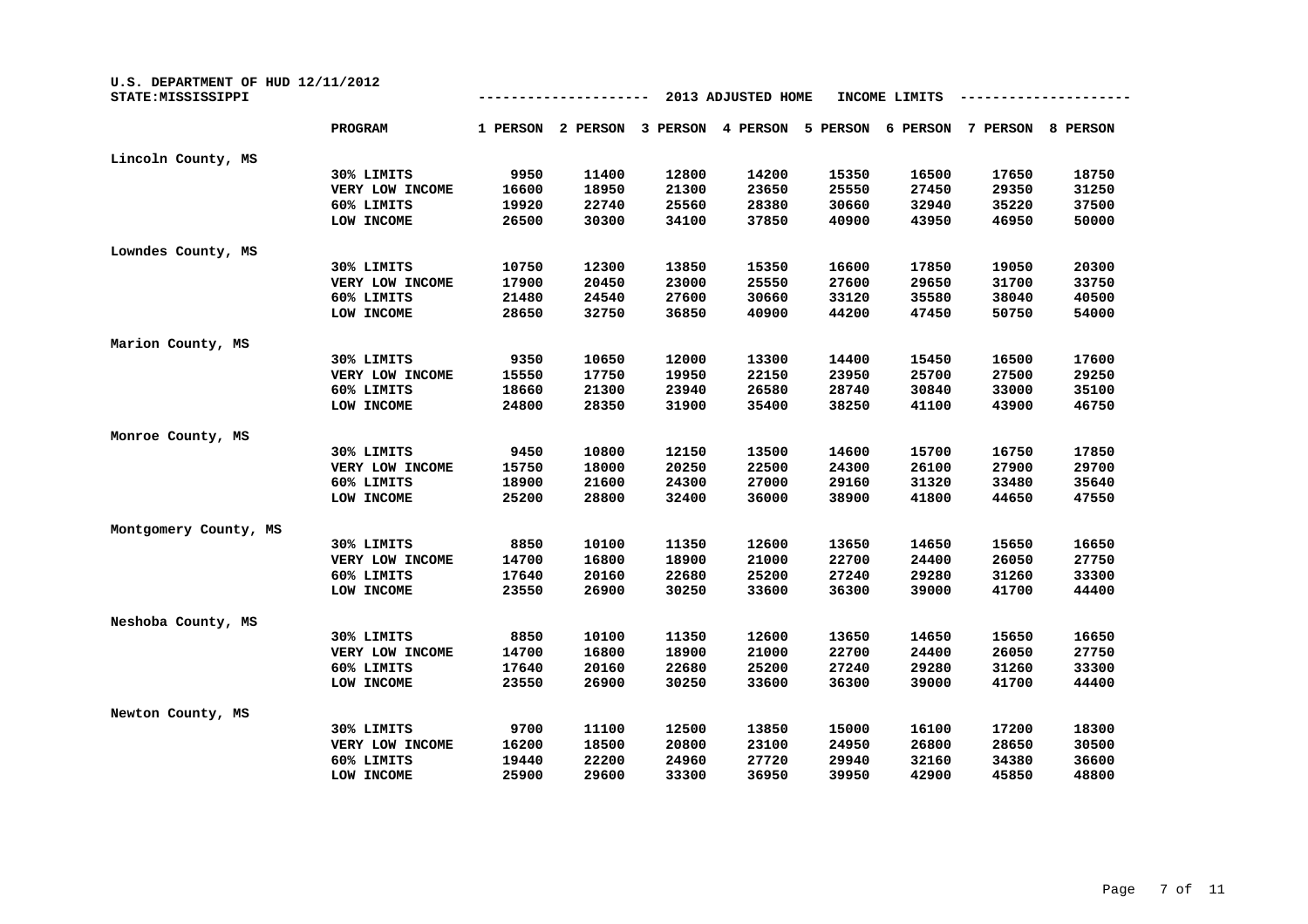| U.S. DEPARTMENT OF HUD 12/11/2012<br>STATE: MISSISSIPPI |                 |          |          |          |          |          |          |          |          |
|---------------------------------------------------------|-----------------|----------|----------|----------|----------|----------|----------|----------|----------|
|                                                         | PROGRAM         | 1 PERSON | 2 PERSON | 3 PERSON | 4 PERSON | 5 PERSON | 6 PERSON | 7 PERSON | 8 PERSON |
| Noxubee County, MS                                      |                 |          |          |          |          |          |          |          |          |
|                                                         | 30% LIMITS      | 8850     | 10100    | 11350    | 12600    | 13650    | 14650    | 15650    | 16650    |
|                                                         | VERY LOW INCOME | 14700    | 16800    | 18900    | 21000    | 22700    | 24400    | 26050    | 27750    |
|                                                         | 60% LIMITS      | 17640    | 20160    | 22680    | 25200    | 27240    | 29280    | 31260    | 33300    |
|                                                         | LOW INCOME      | 23550    | 26900    | 30250    | 33600    | 36300    | 39000    | 41700    | 44400    |
| Oktibbeha County, MS                                    |                 |          |          |          |          |          |          |          |          |
|                                                         | 30% LIMITS      | 11100    | 12650    | 14250    | 15800    | 17100    | 18350    | 19600    | 20900    |
|                                                         | VERY LOW INCOME | 18450    | 21100    | 23750    | 26350    | 28500    | 30600    | 32700    | 34800    |
|                                                         | 60% LIMITS      | 22140    | 25320    | 28500    | 31620    | 34200    | 36720    | 39240    | 41760    |
|                                                         | LOW INCOME      | 29550    | 33750    | 37950    | 42150    | 45550    | 48900    | 52300    | 55650    |
| Panola County, MS                                       |                 |          |          |          |          |          |          |          |          |
|                                                         | 30% LIMITS      | 8850     | 10100    | 11350    | 12600    | 13650    | 14650    | 15650    | 16650    |
|                                                         | VERY LOW INCOME | 14700    | 16800    | 18900    | 21000    | 22700    | 24400    | 26050    | 27750    |
|                                                         | 60% LIMITS      | 17640    | 20160    | 22680    | 25200    | 27240    | 29280    | 31260    | 33300    |
|                                                         | LOW INCOME      | 23550    | 26900    | 30250    | 33600    | 36300    | 39000    | 41700    | 44400    |
| Pearl River County, MS                                  |                 |          |          |          |          |          |          |          |          |
|                                                         | 30% LIMITS      | 10850    | 12400    | 13950    | 15450    | 16700    | 17950    | 19200    | 20400    |
|                                                         | VERY LOW INCOME | 18050    | 20600    | 23200    | 25750    | 27850    | 29900    | 31950    | 34000    |
|                                                         | 60% LIMITS      | 21660    | 24720    | 27840    | 30900    | 33420    | 35880    | 38340    | 40800    |
|                                                         | LOW INCOME      | 28850    | 33000    | 37100    | 41200    | 44500    | 47800    | 51100    | 54400    |
| Pike County, MS                                         |                 |          |          |          |          |          |          |          |          |
|                                                         | 30% LIMITS      | 9300     | 10600    | 11950    | 13250    | 14350    | 15400    | 16450    | 17500    |
|                                                         | VERY LOW INCOME | 15450    | 17650    | 19850    | 22050    | 23850    | 25600    | 27350    | 29150    |
|                                                         | 60% LIMITS      | 18540    | 21180    | 23820    | 26460    | 28620    | 30720    | 32820    | 34980    |
|                                                         | LOW INCOME      | 24750    | 28250    | 31800    | 35300    | 38150    | 40950    | 43800    | 46600    |
| Pontotoc County, MS                                     |                 |          |          |          |          |          |          |          |          |
|                                                         | 30% LIMITS      | 10500    | 12000    | 13500    | 14950    | 16150    | 17350    | 18550    | 19750    |
|                                                         | VERY LOW INCOME | 17500    | 20000    | 22500    | 24950    | 26950    | 28950    | 30950    | 32950    |
|                                                         | 60% LIMITS      | 21000    | 24000    | 27000    | 29940    | 32340    | 34740    | 37140    | 39540    |
|                                                         | LOW INCOME      | 27950    | 31950    | 35950    | 39900    | 43100    | 46300    | 49500    | 52700    |
| Prentiss County, MS                                     |                 |          |          |          |          |          |          |          |          |
|                                                         | 30% LIMITS      | 9350     | 10650    | 12000    | 13300    | 14400    | 15450    | 16500    | 17600    |
|                                                         | VERY LOW INCOME | 15550    | 17750    | 19950    | 22150    | 23950    | 25700    | 27500    | 29250    |
|                                                         | 60% LIMITS      | 18660    | 21300    | 23940    | 26580    | 28740    | 30840    | 33000    | 35100    |
|                                                         | LOW INCOME      | 24800    | 28350    | 31900    | 35400    | 38250    | 41100    | 43900    | 46750    |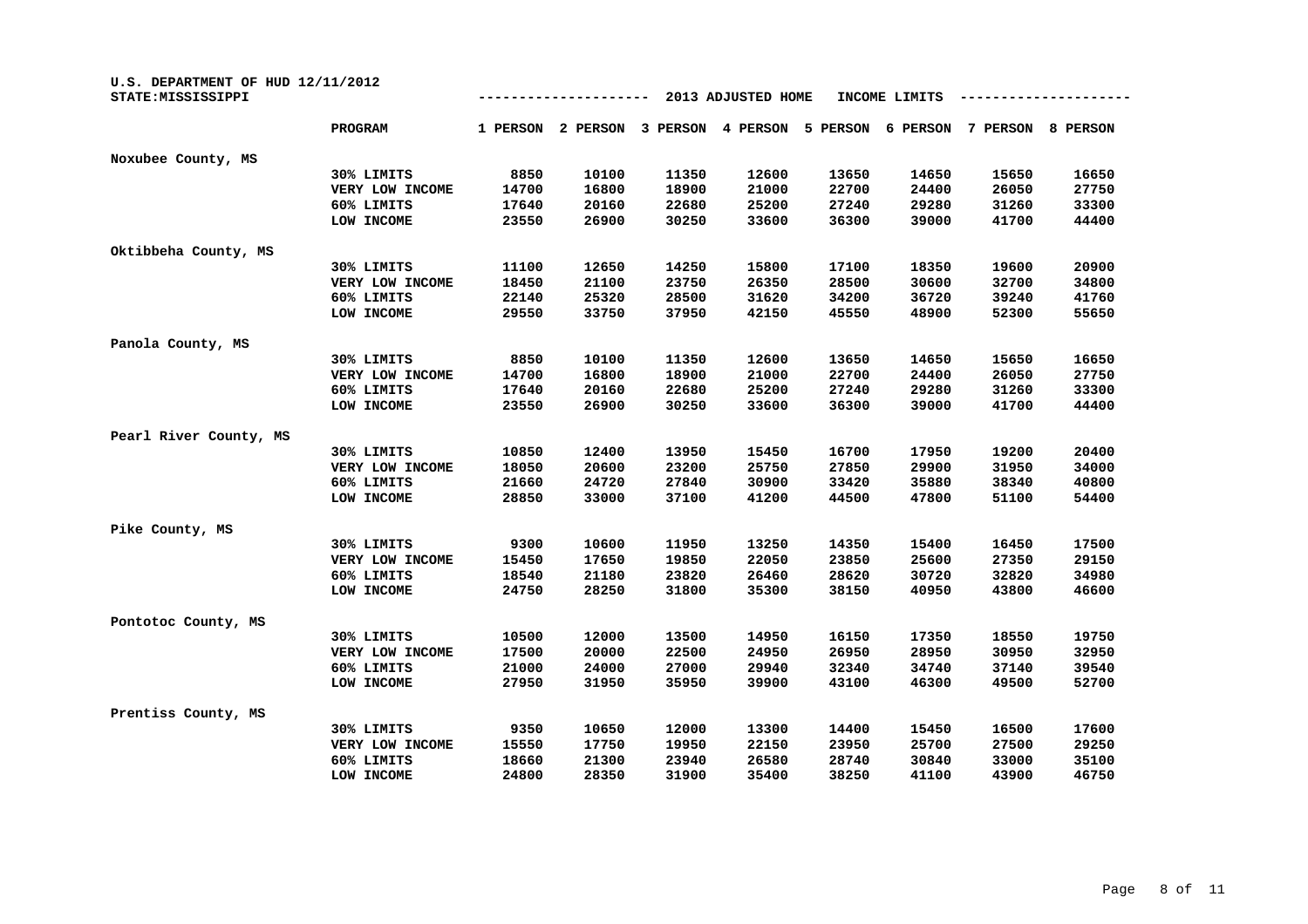| U.S. DEPARTMENT OF HUD 12/11/2012<br>STATE: MISSISSIPPI |                 |          |          |          | 2013 ADJUSTED HOME |          | INCOME LIMITS |          |          |
|---------------------------------------------------------|-----------------|----------|----------|----------|--------------------|----------|---------------|----------|----------|
|                                                         | <b>PROGRAM</b>  | 1 PERSON | 2 PERSON | 3 PERSON | 4 PERSON           | 5 PERSON | 6 PERSON      | 7 PERSON | 8 PERSON |
| Quitman County, MS                                      |                 |          |          |          |                    |          |               |          |          |
|                                                         | 30% LIMITS      | 8850     | 10100    | 11350    | 12600              | 13650    | 14650         | 15650    | 16650    |
|                                                         | VERY LOW INCOME | 14700    | 16800    | 18900    | 21000              | 22700    | 24400         | 26050    | 27750    |
|                                                         | 60% LIMITS      | 17640    | 20160    | 22680    | 25200              | 27240    | 29280         | 31260    | 33300    |
|                                                         | LOW INCOME      | 23550    | 26900    | 30250    | 33600              | 36300    | 39000         | 41700    | 44400    |
| Scott County, MS                                        |                 |          |          |          |                    |          |               |          |          |
|                                                         | 30% LIMITS      | 9100     | 10400    | 11700    | 13000              | 14050    | 15100         | 16150    | 17200    |
|                                                         | VERY LOW INCOME | 15200    | 17350    | 19500    | 21650              | 23400    | 25150         | 26850    | 28600    |
|                                                         | 60% LIMITS      | 18240    | 20820    | 23400    | 25980              | 28080    | 30180         | 32220    | 34320    |
|                                                         | LOW INCOME      | 24300    | 27750    | 31200    | 34650              | 37450    | 40200         | 43000    | 45750    |
| Sharkey County, MS                                      |                 |          |          |          |                    |          |               |          |          |
|                                                         | 30% LIMITS      | 9000     | 10300    | 11600    | 12850              | 13900    | 14950         | 15950    | 17000    |
|                                                         | VERY LOW INCOME | 15000    | 17150    | 19300    | 21400              | 23150    | 24850         | 26550    | 28250    |
|                                                         | 60% LIMITS      | 18000    | 20580    | 23160    | 25680              | 27780    | 29820         | 31860    | 33900    |
|                                                         | LOW INCOME      | 24000    | 27400    | 30850    | 34250              | 37000    | 39750         | 42500    | 45250    |
| Smith County, MS                                        |                 |          |          |          |                    |          |               |          |          |
|                                                         | 30% LIMITS      | 9900     | 11300    | 12700    | 14100              | 15250    | 16400         | 17500    | 18650    |
|                                                         | VERY LOW INCOME | 16450    | 18800    | 21150    | 23500              | 25400    | 27300         | 29150    | 31050    |
|                                                         | 60% LIMITS      | 19740    | 22560    | 25380    | 28200              | 30480    | 32760         | 34980    | 37260    |
|                                                         | LOW INCOME      | 26350    | 30100    | 33850    | 37600              | 40650    | 43650         | 46650    | 49650    |
| Sunflower County, MS                                    |                 |          |          |          |                    |          |               |          |          |
|                                                         | 30% LIMITS      | 8850     | 10100    | 11350    | 12600              | 13650    | 14650         | 15650    | 16650    |
|                                                         | VERY LOW INCOME | 14700    | 16800    | 18900    | 21000              | 22700    | 24400         | 26050    | 27750    |
|                                                         | 60% LIMITS      | 17640    | 20160    | 22680    | 25200              | 27240    | 29280         | 31260    | 33300    |
|                                                         | LOW INCOME      | 23550    | 26900    | 30250    | 33600              | 36300    | 39000         | 41700    | 44400    |
| Tallahatchie County, MS                                 |                 |          |          |          |                    |          |               |          |          |
|                                                         | 30% LIMITS      | 8850     | 10100    | 11350    | 12600              | 13650    | 14650         | 15650    | 16650    |
|                                                         | VERY LOW INCOME | 14700    | 16800    | 18900    | 21000              | 22700    | 24400         | 26050    | 27750    |
|                                                         | 60% LIMITS      | 17640    | 20160    | 22680    | 25200              | 27240    | 29280         | 31260    | 33300    |
|                                                         | LOW INCOME      | 23550    | 26900    | 30250    | 33600              | 36300    | 39000         | 41700    | 44400    |
| Tippah County, MS                                       |                 |          |          |          |                    |          |               |          |          |
|                                                         | 30% LIMITS      | 8850     | 10100    | 11350    | 12600              | 13650    | 14650         | 15650    | 16650    |
|                                                         | VERY LOW INCOME | 14700    | 16800    | 18900    | 21000              | 22700    | 24400         | 26050    | 27750    |
|                                                         | 60% LIMITS      | 17640    | 20160    | 22680    | 25200              | 27240    | 29280         | 31260    | 33300    |
|                                                         | LOW INCOME      | 23550    | 26900    | 30250    | 33600              | 36300    | 39000         | 41700    | 44400    |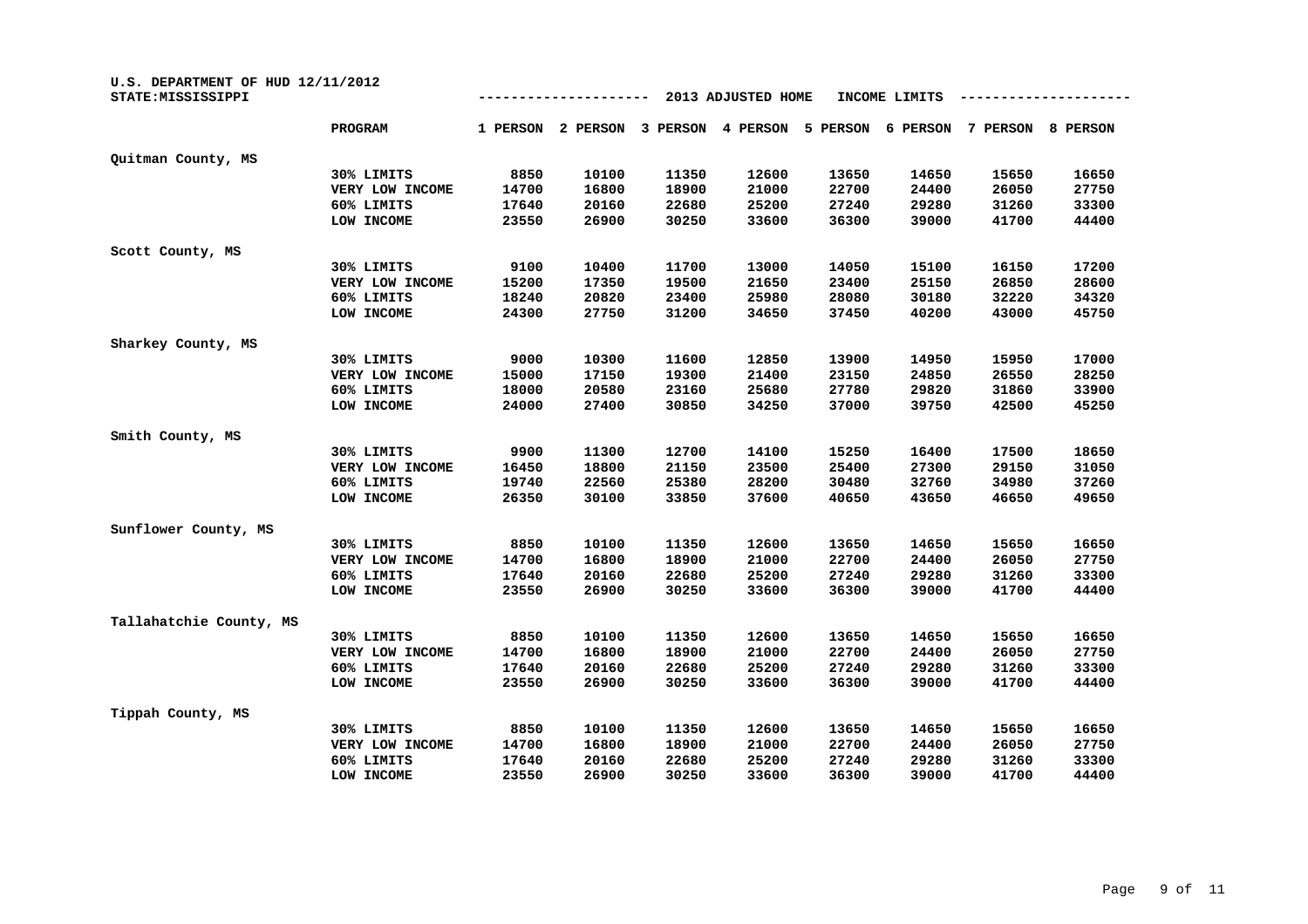| U.S. DEPARTMENT OF HUD 12/11/2012<br>STATE: MISSISSIPPI | 2013 ADJUSTED HOME<br>INCOME LIMITS |          |          |          |          |          |          |          |          |
|---------------------------------------------------------|-------------------------------------|----------|----------|----------|----------|----------|----------|----------|----------|
|                                                         | <b>PROGRAM</b>                      | 1 PERSON | 2 PERSON | 3 PERSON | 4 PERSON | 5 PERSON | 6 PERSON | 7 PERSON | 8 PERSON |
| Tishomingo County, MS                                   |                                     |          |          |          |          |          |          |          |          |
|                                                         | 30% LIMITS                          | 8850     | 10100    | 11350    | 12600    | 13650    | 14650    | 15650    | 16650    |
|                                                         | VERY LOW INCOME                     | 14700    | 16800    | 18900    | 21000    | 22700    | 24400    | 26050    | 27750    |
|                                                         | 60% LIMITS                          | 17640    | 20160    | 22680    | 25200    | 27240    | 29280    | 31260    | 33300    |
|                                                         | LOW INCOME                          | 23550    | 26900    | 30250    | 33600    | 36300    | 39000    | 41700    | 44400    |
| Union County, MS                                        |                                     |          |          |          |          |          |          |          |          |
|                                                         | 30% LIMITS                          | 9700     | 11100    | 12500    | 13850    | 15000    | 16100    | 17200    | 18300    |
|                                                         | VERY LOW INCOME                     | 16200    | 18500    | 20800    | 23100    | 24950    | 26800    | 28650    | 30500    |
|                                                         | 60% LIMITS                          | 19440    | 22200    | 24960    | 27720    | 29940    | 32160    | 34380    | 36600    |
|                                                         | LOW INCOME                          | 25900    | 29600    | 33300    | 36950    | 39950    | 42900    | 45850    | 48800    |
| Walthall County, MS                                     |                                     |          |          |          |          |          |          |          |          |
|                                                         | 30% LIMITS                          | 8850     | 10100    | 11350    | 12600    | 13650    | 14650    | 15650    | 16650    |
|                                                         | VERY LOW INCOME                     | 14700    | 16800    | 18900    | 21000    | 22700    | 24400    | 26050    | 27750    |
|                                                         | 60% LIMITS                          | 17640    | 20160    | 22680    | 25200    | 27240    | 29280    | 31260    | 33300    |
|                                                         | LOW INCOME                          | 23550    | 26900    | 30250    | 33600    | 36300    | 39000    | 41700    | 44400    |
| Warren County, MS                                       |                                     |          |          |          |          |          |          |          |          |
|                                                         | 30% LIMITS                          | 11950    | 13650    | 15350    | 17050    | 18450    | 19800    | 21150    | 22550    |
|                                                         | VERY LOW INCOME                     | 19900    | 22750    | 25600    | 28400    | 30700    | 32950    | 35250    | 37500    |
|                                                         | 60% LIMITS                          | 23880    | 27300    | 30720    | 34080    | 36840    | 39540    | 42300    | 45000    |
|                                                         | LOW INCOME                          | 31850    | 36400    | 40950    | 45450    | 49100    | 52750    | 56400    | 60000    |
| Washington County, MS                                   |                                     |          |          |          |          |          |          |          |          |
|                                                         | 30% LIMITS                          | 8850     | 10100    | 11350    | 12600    | 13650    | 14650    | 15650    | 16650    |
|                                                         | VERY LOW INCOME                     | 14700    | 16800    | 18900    | 21000    | 22700    | 24400    | 26050    | 27750    |
|                                                         | 60% LIMITS                          | 17640    | 20160    | 22680    | 25200    | 27240    | 29280    | 31260    | 33300    |
|                                                         | LOW INCOME                          | 23550    | 26900    | 30250    | 33600    | 36300    | 39000    | 41700    | 44400    |
| Wayne County, MS                                        |                                     |          |          |          |          |          |          |          |          |
|                                                         | 30% LIMITS                          | 8850     | 10100    | 11350    | 12600    | 13650    | 14650    | 15650    | 16650    |
|                                                         | VERY LOW INCOME                     | 14700    | 16800    | 18900    | 21000    | 22700    | 24400    | 26050    | 27750    |
|                                                         | 60% LIMITS                          | 17640    | 20160    | 22680    | 25200    | 27240    | 29280    | 31260    | 33300    |
|                                                         | LOW INCOME                          | 23550    | 26900    | 30250    | 33600    | 36300    | 39000    | 41700    | 44400    |
| Webster County, MS                                      |                                     |          |          |          |          |          |          |          |          |
|                                                         | 30% LIMITS                          | 9800     | 11200    | 12600    | 13950    | 15100    | 16200    | 17300    | 18450    |
|                                                         | VERY LOW INCOME                     | 16300    | 18600    | 20950    | 23250    | 25150    | 27000    | 28850    | 30700    |
|                                                         | 60% LIMITS                          | 19560    | 22320    | 25140    | 27900    | 30180    | 32400    | 34620    | 36840    |
|                                                         | LOW INCOME                          | 26050    | 29800    | 33500    | 37200    | 40200    | 43200    | 46150    | 49150    |